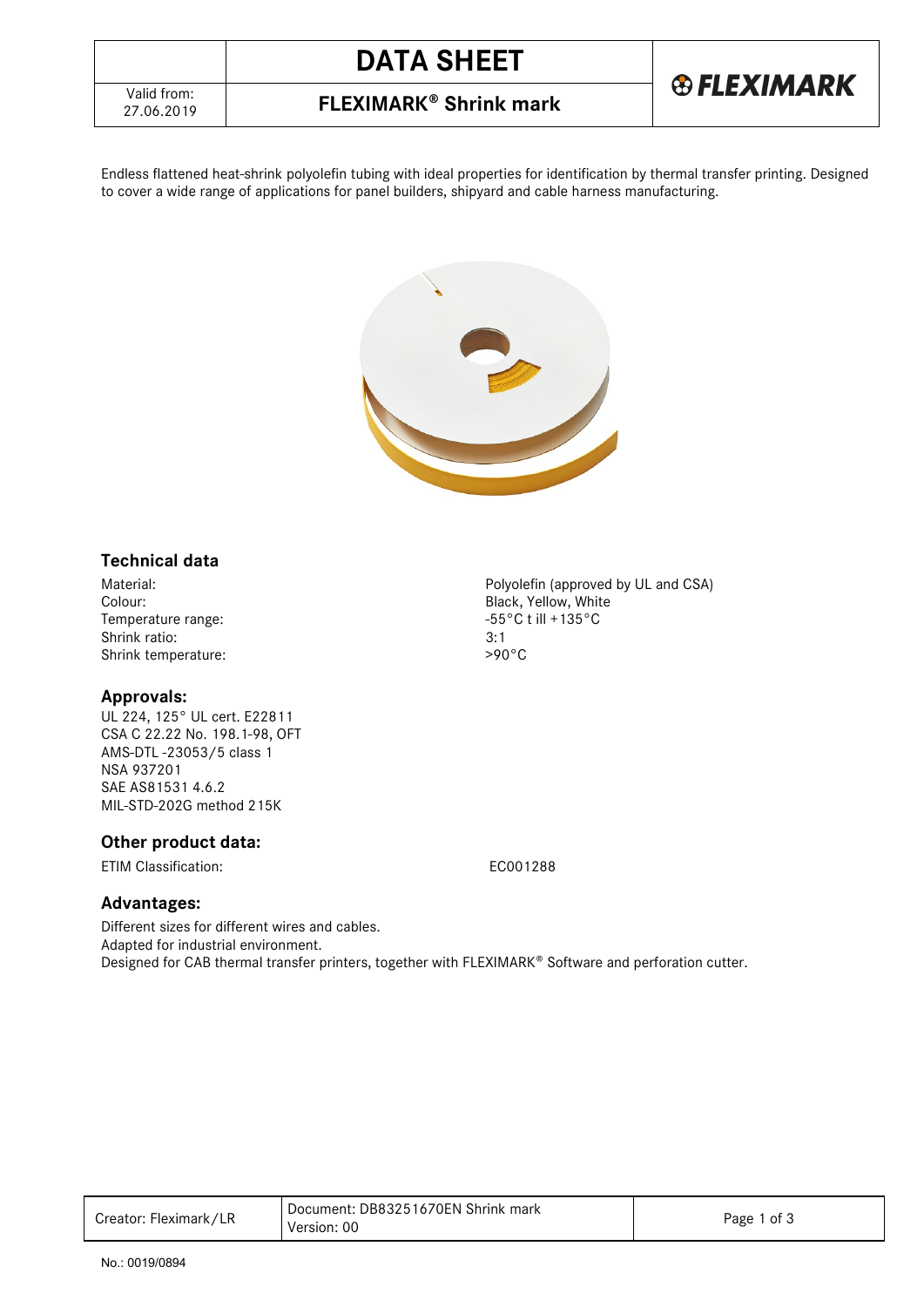# **DATA SHEET**

# 27.06.2019 **FLEXIMARK Shrink mark**



## **Product data:**

| Е-      | <b>LAPP</b> | Designation         | Max inside    | <b>Shrink</b> | Length | <b>Colour</b> | Quantity/ |
|---------|-------------|---------------------|---------------|---------------|--------|---------------|-----------|
| nummer  | Article No. |                     | diameter (mm) | ratio         | (m)    |               | PU        |
| 2972369 | 83251670    | Shrink mark 3/1 BK  | 3             | 3:1           | 30     | Black         |           |
| 2972370 | 83251671    | Shrink mark 6/2 BK  | 6             | 3:1           | 25     | Black         |           |
| 2972371 | 83251672    | Shrink mark 9/3 BK  | 9             | 3:1           | 20     | Black         |           |
| 2972372 | 83251673    | Shrink mark 12/4 BK | 12            | 3:1           | 20     | Black         |           |
| 2972373 | 83251674    | Shrink mark 18/6 BK | 18            | 3:1           | 20     | Black         |           |
| 2972374 | 83251680    | Shrink mark 3/1 YE  | 3             | 3:1           | 30     | Yellow        |           |
| 2972375 | 83251681    | Shrink mark 6/2 YE  | 6             | 3:1           | 25     | Yellow        |           |
| 2972376 | 83251682    | Shrink mark 9/3 YE  | 9             | 3:1           | 20     | Yellow        |           |
| 2972377 | 83251683    | Shrink mark 12/4 YE | 12            | 3:1           | 20     | Yellow        |           |
| 2972378 | 83251684    | Shrink mark 18/6 YE | 18            | 3:1           | 20     | Yellow        |           |
| 2972379 | 83251690    | Shrink mark 3/1 WH  | 3             | 3:1           | 30     | White         |           |
| 2972380 | 83251691    | Shrink mark 6/2 WH  | 6             | 3:1           | 25     | White         |           |
| 2972381 | 83251692    | Shrink mark 9/3 WH  | 9             | 3:1           | 20     | White         |           |
| 2972382 | 83251693    | Shrink mark 12/4 WH | 12            | 3:1           | 20     | White         |           |
| 2972383 | 83251694    | Shrink mark 18/6 WH | 18            | 3:1           | 20     | White         |           |

| Creator: Fleximark/LR | Document: DB83251670EN Shrink mark<br>Version: 00 | Page 2 of 3 |
|-----------------------|---------------------------------------------------|-------------|
|-----------------------|---------------------------------------------------|-------------|